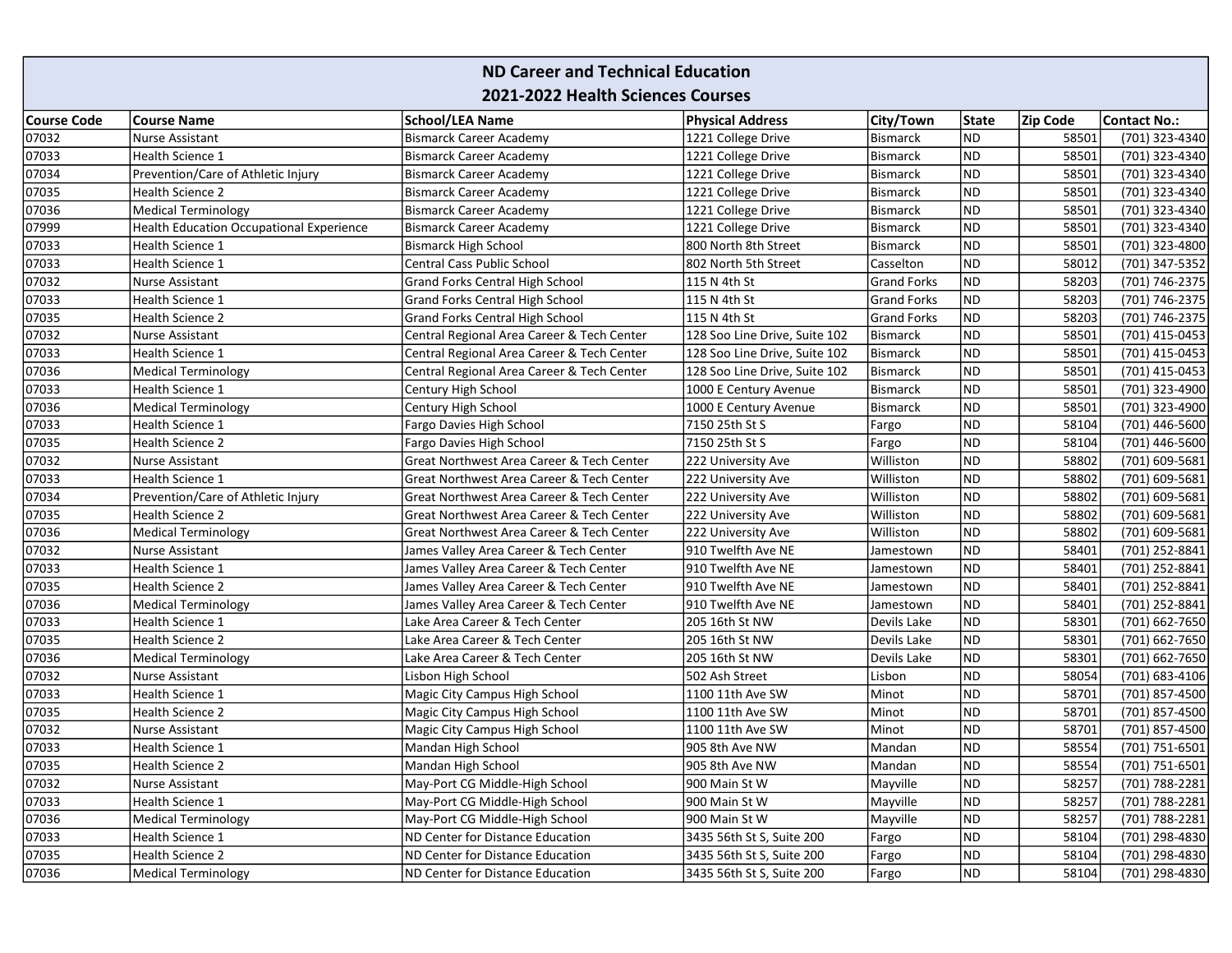## ND Career and Technical Education 2021-2022 Health Sciences Courses

| <b>Course Code</b> | <b>Course Name</b>                              | <b>School/LEA Name</b>                    | <b>Physical Address</b> | City/Town          | <b>State</b> | Zip Code | <b>Contact No.:</b> |
|--------------------|-------------------------------------------------|-------------------------------------------|-------------------------|--------------------|--------------|----------|---------------------|
| 07033              | Health Science 1                                | Fargo North High School                   | 801 17th Ave N          | Fargo              | <b>ND</b>    | 58102    | (701) 446-2400      |
| 07035              | <b>Health Science 2</b>                         | Fargo North High School                   | 801 17th Ave N          | Fargo              | <b>ND</b>    | 58102    | (701) 446-2400      |
| 07036              | <b>Medical Terminology</b>                      | Fargo North High School                   | 801 17th Ave N          | Fargo              | <b>ND</b>    | 58102    | (701) 446-2400      |
| 07032              | Nurse Assistant                                 | North Valley Area Career & Tech Center    | 1540 School Rd          | Grafton            | <b>ND</b>    | 58237    | (701) 352-3705      |
| 07033              | Health Science 1                                | North Valley Area Career & Tech Center    | 1540 School Rd          | Grafton            | <b>ND</b>    | 58237    | (701) 352-3705      |
| 07034              | Prevention/Care of Athletic Injury              | North Valley Area Career & Tech Center    | 1540 School Rd          | Grafton            | <b>ND</b>    | 58237    | (701) 352-3705      |
| 07035              | <b>Health Science 2</b>                         | North Valley Area Career & Tech Center    | 1540 School Rd          | Grafton            | <b>ND</b>    | 58237    | (701) 352-3705      |
| 07036              | <b>Medical Terminology</b>                      | North Valley Area Career & Tech Center    | 1540 School Rd          | Grafton            | <b>ND</b>    | 58237    | (701) 352-3705      |
| 07032              | Nurse Assistant                                 | Grand Forks Red River High School         | 2211 17th Ave S         | <b>Grand Forks</b> | <b>ND</b>    | 58206    | (701) 746-2400      |
| 07033              | Health Science 1                                | Grand Forks Red River High School         | 2211 17th Ave S         | <b>Grand Forks</b> | <b>ND</b>    | 58206    | (701) 746-2400      |
| 07035              | <b>Health Science 2</b>                         | Grand Forks Red River High School         | 2211 17th Ave S         | <b>Grand Forks</b> | <b>ND</b>    | 58206    | (701) 746-2400      |
| 07036              | <b>Medical Terminology</b>                      | Grand Forks Red River High School         | 2211 17th Ave S         | <b>Grand Forks</b> | <b>ND</b>    | 58206    | (701) 746-2400      |
| 07033              | Health Science 1                                | Roughrider Area Career & Tech Center      | 400 Church Avenue       | <b>Hebron</b>      | <b>ND</b>    | 58638    | (701) 471-2647      |
| 07034              | Prevention/Care of Athletic Injury              | Roughrider Area Career & Tech Center      | 400 Church Avenue       | Hebron             | <b>ND</b>    | 58638    | (701) 471-2647      |
| 07035              | <b>Health Science 2</b>                         | Roughrider Area Career & Tech Center      | 400 Church Avenue       | Hebron             | <b>ND</b>    | 58638    | (701) 471-2647      |
| 07036              | <b>Medical Terminology</b>                      | Roughrider Area Career & Tech Center      | 400 Church Avenue       | Hebron             | <b>ND</b>    | 58638    | (701) 471-2647      |
| 07045              | <b>Emergency Medical Services</b>               | Roughrider Area Career & Tech Center      | 400 Church Avenue       | Hebron             | <b>ND</b>    | 58638    | (701) 471-2647      |
| 07999              | <b>Health Education Occupational Experience</b> | Roughrider Area Career & Tech Center      | 400 Church Avenue       | Hebron             | <b>ND</b>    | 58638    | (701) 471-2647      |
| 07033              | Health Science 1                                | Sheyenne Valley Area Career & Tech Center | 801 Valley Ave SE       | <b>Valley City</b> | <b>ND</b>    | 58072    | (701) 845-0256      |
| 07035              | Health Science 2                                | Sheyenne Valley Area Career & Tech Center | 801 Valley Ave SE       | <b>Valley City</b> | <b>ND</b>    | 58072    | (701) 845-0256      |
| 07036              | <b>Medical Terminology</b>                      | Sheyenne Valley Area Career & Tech Center | 801 Valley Ave SE       | Valley City        | ND           | 58072    | (701) 845-0256      |
| 07999              | <b>Health Education Occupational Experience</b> | Sheyenne Valley Area Career & Tech Center | 801 Valley Ave SE       | <b>Valley City</b> | <b>ND</b>    | 58072    | (701) 845-0256      |
| 07032              | <b>Nurse Assistant</b>                          | Fargo South High School                   | 1840 15th Ave S         | Fargo              | <b>ND</b>    | 58103    | (701) 446-2000      |
| 07033              | Health Science 1                                | Fargo South High School                   | 1840 15th Ave S         | Fargo              | <b>ND</b>    | 58103    | (701) 446-2000      |
| 07034              | Prevention/Care of Athletic Injury              | Fargo South High School                   | 1840 15th Ave S         | Fargo              | <b>ND</b>    | 58103    | (701) 446-2000      |
| 07035              | <b>Health Science 2</b>                         | Fargo South High School                   | 1840 15th Ave S         | Fargo              | <b>ND</b>    | 58103    | (701) 446-2000      |
| 07036              | <b>Medical Terminology</b>                      | Fargo South High School                   | 1840 15th Ave S         | Fargo              | <b>ND</b>    | 58103    | (701) 446-2000      |
| 07033              | Health Science 1                                | Southeast Region Career & Tech Center     | 2101 9th Street North   | Wahpeton           | <b>ND</b>    | 58075    | (701) 642-8701      |
| 07034              | Prevention/Care of Athletic Injury              | Southeast Region Career & Tech Center     | 2101 9th Street North   | Wahpeton           | <b>ND</b>    | 58075    | (701) 642-8701      |
| 07035              | Health Science 2                                | Southeast Region Career & Tech Center     | 2101 9th Street North   | Wahpeton           | <b>ND</b>    | 58075    | (701) 642-8701      |
| 07036              | <b>Medical Terminology</b>                      | Southeast Region Career & Tech Center     | 2101 9th Street North   | Wahpeton           | <b>ND</b>    | 58075    | (701) 642-8701      |
| 07045              | <b>Emergency Medical Services</b>               | Southeast Region Career & Tech Center     | 2101 9th Street North   | Wahpeton           | <b>ND</b>    | 58075    | (701) 642-8701      |
| 07046              | <b>Advanced Emergency Medical Services</b>      | Southeast Region Career & Tech Center     | 2101 9th Street North   | Wahpeton           | <b>ND</b>    | 58075    | (701) 642-8701      |
| 07032              | Nurse Assistant                                 | Thompson Public School                    | 424 3rd Street          | Thompson           | <b>ND</b>    | 58278    | (701) 599-2765      |
| 07033              | Health Science 1                                | Thompson Public School                    | 424 3rd Street          | Thompson           | <b>ND</b>    | 58278    | (701) 599-2765      |
| 07036              | <b>Medical Terminology</b>                      | Thompson Public School                    | 424 3rd Street          | Thompson           | <b>ND</b>    | 58278    | (701) 599-2765      |
| 07033              | Health Science 1                                | Turtle Mountain Community High School     | 1350 Braves Boulevard   | Belcourt           | <b>ND</b>    | 58316    | (701) 477-6471      |
| 07035              | <b>Health Science 2</b>                         | Turtle Mountain Community High School     | 1350 Braves Boulevard   | Belcourt           | <b>ND</b>    | 58316    | (701) 477-6471      |
| 07036              | <b>Medical Terminology</b>                      | Turtle Mountain Community High School     | 1350 Braves Boulevard   | Belcourt           | <b>ND</b>    | 58316    | (701) 477-6471      |
| 07032              | Nurse Assistant                                 | West Fargo High School                    | 801 9th Street East     | <b>West Fargo</b>  | <b>ND</b>    | 58078    | (701) 356-2050      |
| 07033              | Health Science 1                                | West Fargo High School                    | 801 9th Street East     | West Fargo         | <b>ND</b>    | 58078    | (701) 356-2050      |
| 07034              | Prevention/Care of Athletic Injury              | West Fargo High School                    | 801 9th Street East     | <b>West Fargo</b>  | <b>ND</b>    | 58078    | (701) 356-2050      |